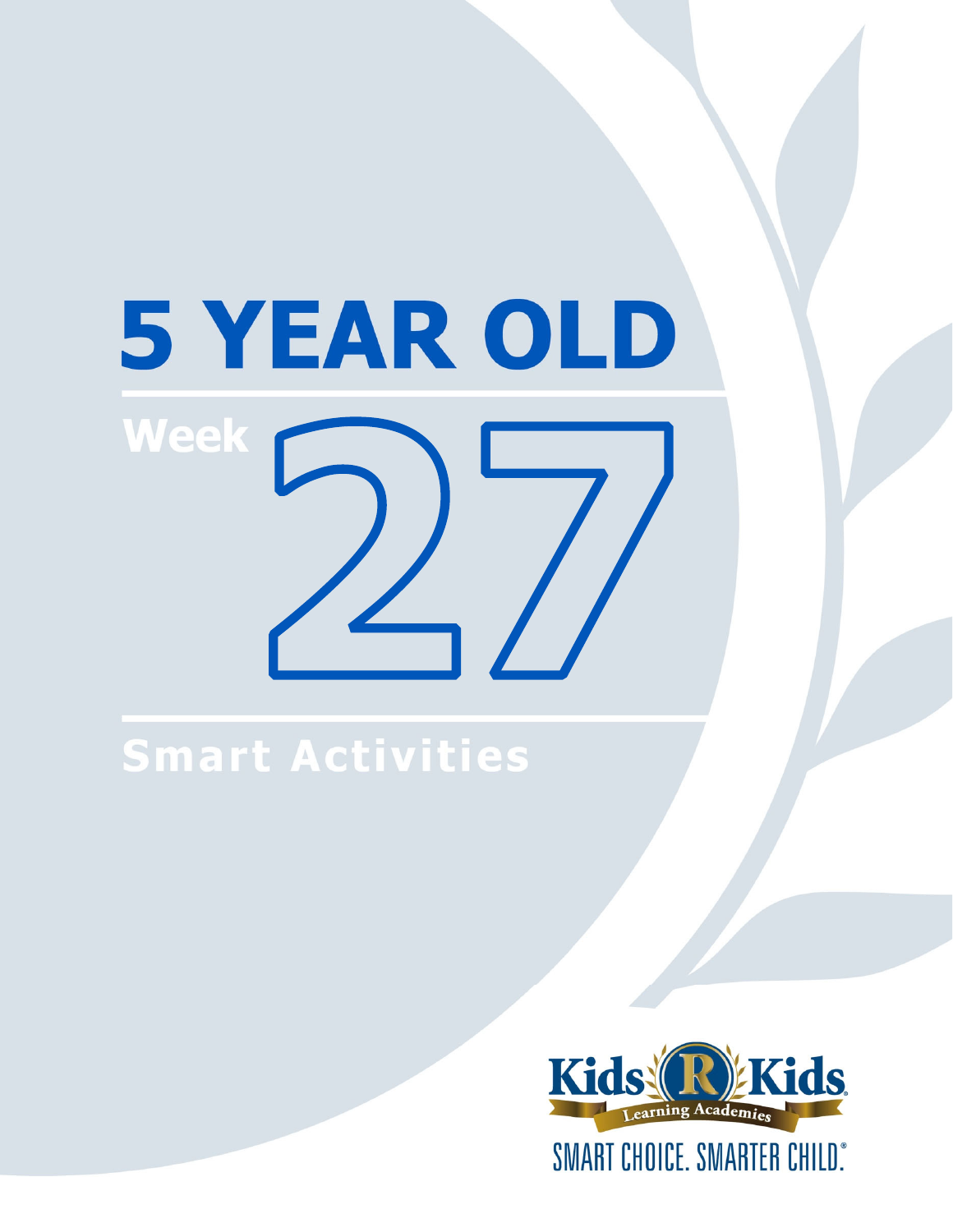# **Day 1 Week 27**

#### **The Land of Lincoln**

**Materials:** internet access, website: https://youtu.be/hQnTjWo21Ak

**Preparation: Preview video. Instructions:** 

- 1. Say, "We are going to watch a video about state of Illinois."
- 2. Ask questions about the video, ex: "What are nicknames for the state of Illinois?" "What is the largest city in Illinois?"



#### **Number Sequence**

**Materials:** index cards, marker **Preparation:** Write numbers 1-20 on index cards. One number per card.

#### **Instructions:**

- 1. Say, "We are going to play a number sequence game!"
- 2. Place cards on the floor displaying numbers.
- 3. Encourage your child to say and pick cards and place in numerical order. Assist if necessary.
- 4. Praise for effort.



### **Larry Gets Lost in Chicago by Michael Mullin & John Skewes**

**Materials:** internet access, website:

**https://youtu.be/6GBPhB7Utzs<br><b>Preparation:** Preview video.<br>**Instructions:**<br>1. Faisy this read aloud book with your **Preparation:** Preview video. **Instructions:** 

- 1. Enjoy this read aloud book with your child.
- 2. Ask questions about the story, ex: "How did Larry and Pete get separated?" "What are some of the places Larry visited when he was lost?"



#### **Time to Exercise**

#### **Materials:** internet access, website: https://youtu.be/ju8W\_SX\_wy4

**Preparation:** Preview video. Find or create an open area.

#### **Instructions:**

- 1. Say, "We are going to get our wiggles out!"
- 2. Encourage your child to follow the instructions of the song.
- 3. Continue activity if interest remains.



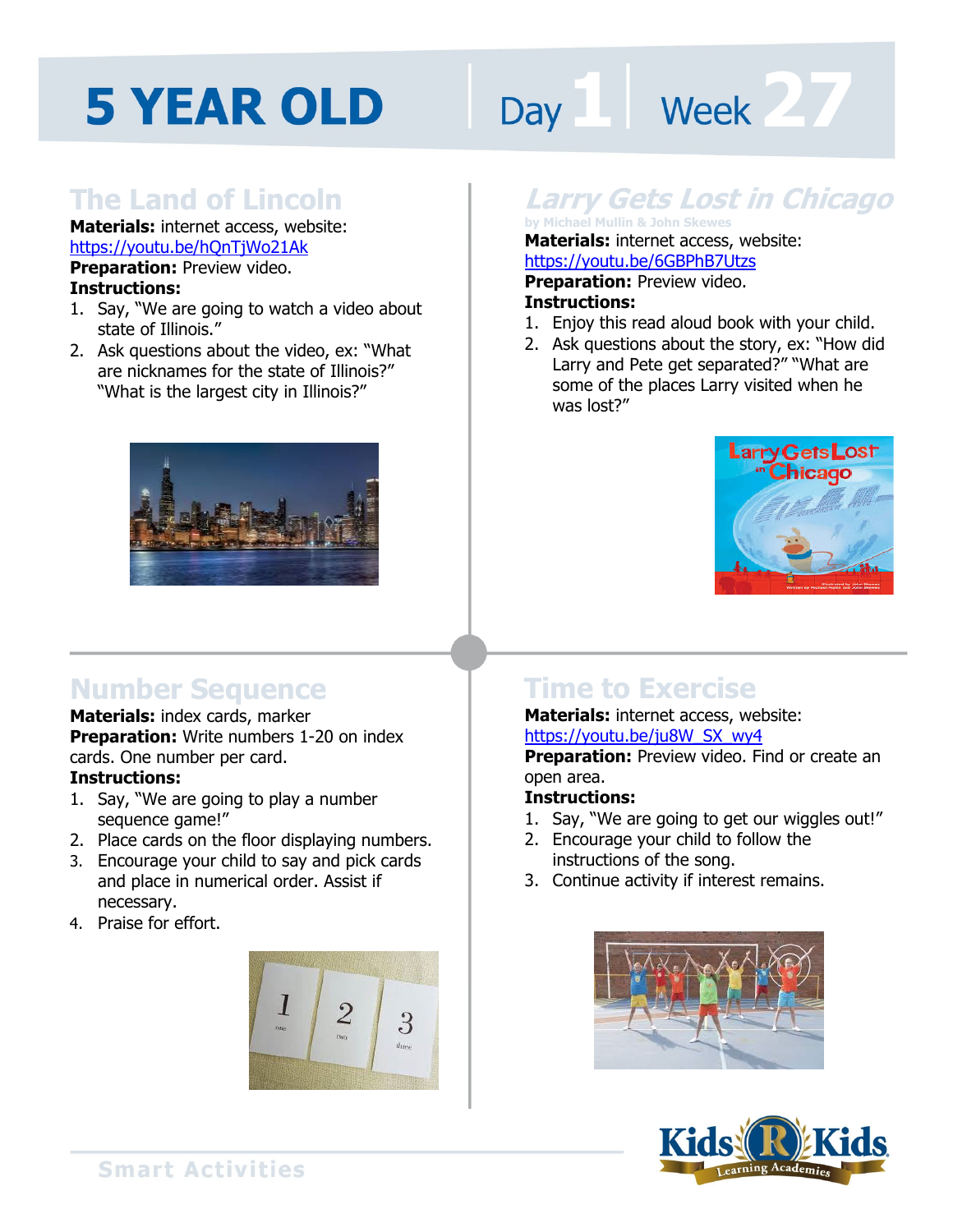# Day 2 | Week 27

#### **Tar Heel County**

**Materials:** internet access, website: https://youtu.be/ekLtTY0MOzY **Preparation: Preview video.** 

#### **Instructions:**

- 1. Say, "We are going to watch a video about state of North Carolina."
- 2. Ask questions about the video, ex: "Which region of the United States is North Carolina located?" "Why is North Carolina called the Tar Heel state?"



#### **"N" is for North**

**Materials:** construction paper, glue, magazines, scissors

**Preparation:** Prepare area. Gather materials. **Instructions:** 

- 1. Say, "We are going to make a collage of items that begin with 'N.'"
- 2. Say the sound of "N" for nest and that it is a consonant letter.
- 3. Encourage your child to look through magazines and find, cut, and paste items that begin with "N" on the construction paper.
- 4. Praise for effort.



#### **The Scrambled States of America Talent Show by Laurie Keller**

**Materials:** internet access, website:<br>https://youtu.be/dMn8\_ILRVaE<br>**Preparation:** Preview video. https://youtu.be/dMn8\_ILRVaE

**Preparation:** Preview video.

#### **Instructions:**

- 1. Continue to enjoy this wonderful story about the states' amazing talent show from last week.
- 2. Ask questions about the story, ex: "Why did Washington D.C sneeze?" "Which states danced the tango?"



#### **Simon Says!**

**Materials:** internet access, website: https://youtu.be/OkO8DaPIyXo

**Preparation:** Preview video. Find or create an open area.

#### **Instructions:**

- 1. Say, "We are going to play a game of Simon Says!"
- 2. Encourage your child to follow the instructions of the song.
- 3. Continue activity if interest remains.



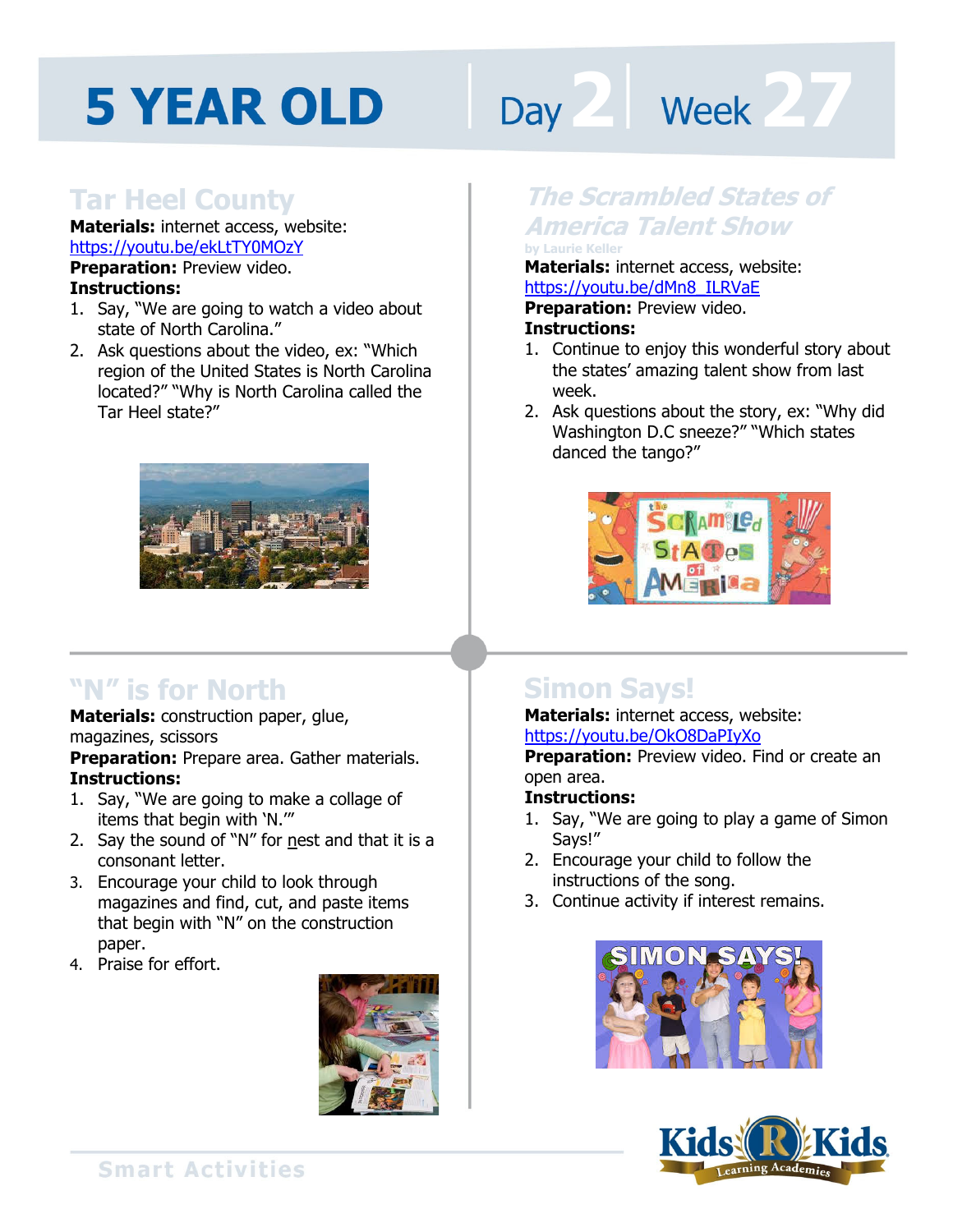# Day 3 Week 27

#### **Three State Birds**

**Materials:** internet access, website: https://youtu.be/ZoojwWpU6JY **Preparation: Preview video.** 

#### **Instructions:**

- 1. Say, "We are going to watch a video about state of South Carolina."
- 2. Ask questions about the video, ex: "What are the three state birds of South Carolina?" "What is the name of the state tree of South Carolina?"



#### **Number Sequence II**

**Materials:** index cards, marker **Preparation:** Write numbers 21-40 on index cards. One number per card.

#### **Instructions:**

- 1. Say, "We are going to play a number sequence game!"
- 2. Place cards on the floor displaying numbers.
- 3. Encourage your child to say and pick cards and place in numerical order. Assist if necessary.
- 4. Praise for effort.



#### **Fun Facts about South Carolina**

**als:** internet access, website:<br>'<u>youtu.be/ow3UOQk06-E</u><br>'**ation:** Preview video.<br>**ctions: Materials:** internet access, website: https://youtu.be/ow3UOQk06-E **Preparation:** Preview video.

#### **Instructions:**

- 1. Say, "We are going to learn fun facts about South Carolina!"
- 2. Ask questions about the video, ex: "What is the name of the state tree?" "South Carolina is the birthplace of what type of cooking?"



#### **Workout Wednesday!**

**Materials:** internet access, yoga mat, website: https://youtu.be/5if4cjO5nxo

**Preparation:** Preview video. Find or create an open area.

#### **Instructions:**

- 1. Say, "We are going to do a workout challenge!"
- 2. Enhance the activity by doing the workout together and/or with family members.
- 3. Enjoy the burn!



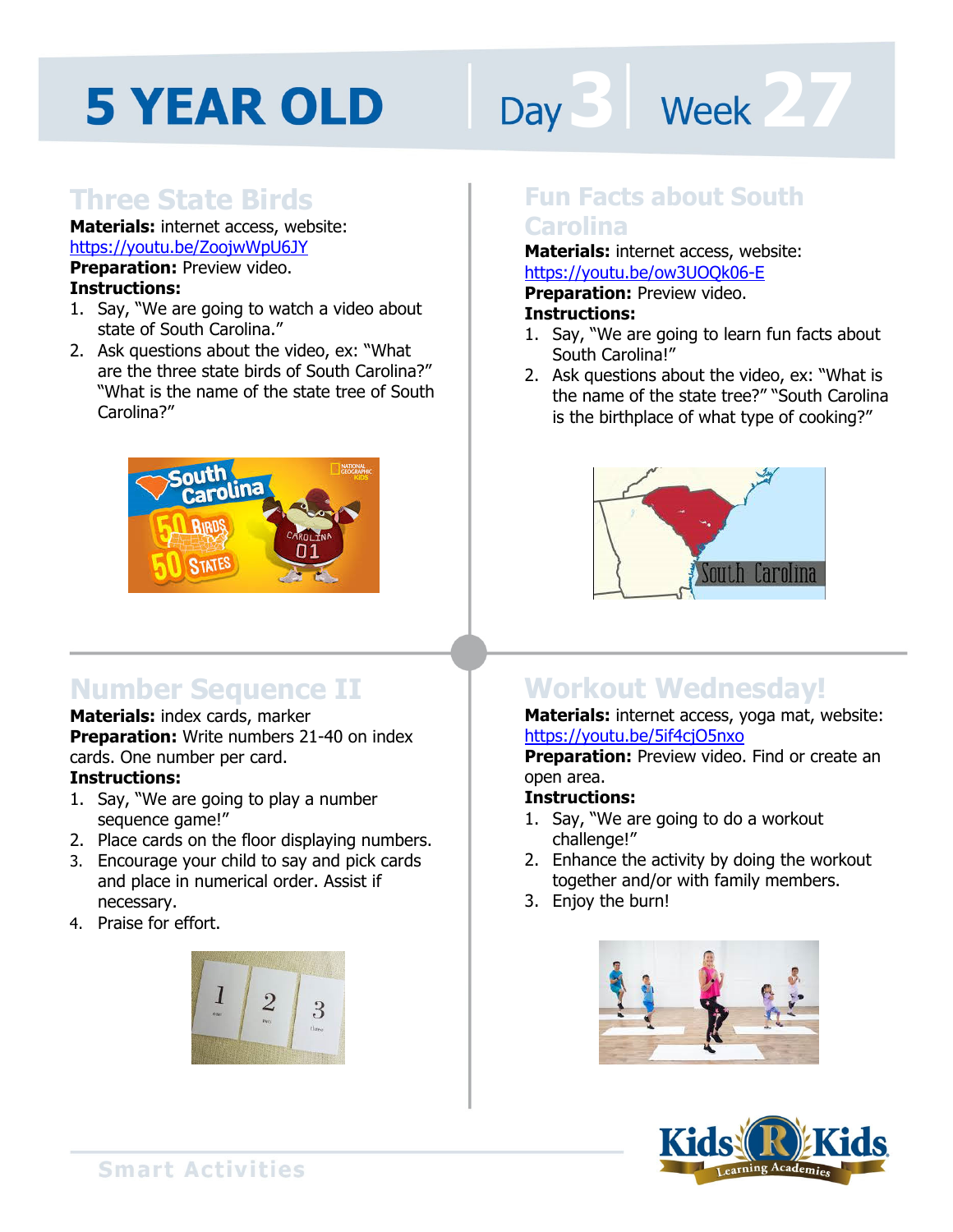# **Day 4 | Week 27**

#### **Fun Facts about Mississippi**

**Materials:** internet access, website: https://youtu.be/y5Vu\_0oHOeI

**Preparation:** Preview video. **Instructions:** 

- 1. Say, "We are going to watch a video about state of Mississippi."
- 2. Ask questions about the video, ex: "What items is Mississippi known as the capital of the world of?" "Which football player was the first to appear on the box of Wheaties?"



#### **Spelling Mississippi**

**Materials:** index cards, marker **Preparation:** Write the letters of Mississippi on index cards. One letter per card.

#### **Instructions:**

- 1. Say, "We are going to spell the word Mississippi!"
- 2. Place cards on the floor displaying letters.
- 3. Encourage your child to sound out each letter as he/she tries to spell the word. Assist when necessary.
- 4. Praise for effort.



#### **If You're so Smart, How Come You Can't Spell Mississippi by Barbara Esham**

Materials: internet access, website:<br>https://youtu.be/187vomqevmo<br>Preparation: Preview video.

https://youtu.be/l87vomqevmo

**Preparation:** Preview video.

#### **Instructions:**

- 1. Say, "We are going to learn fun facts about South Carolina!"
- 2. Ask questions about the video, ex: "What type of reading disability did Katie's father have?"



#### **Workout Thursday!**

**Materials:** internet access, yoga mat, website: https://youtu.be/L\_A\_HjHZxfI

**Preparation:** Preview video. Find or create an open area.

#### **Instructions:**

- 1. Say, "We are going to do our daily workout!"
- 2. Enhance the activity by doing the workout together and/or with family members.
- 3. Praise for effort!